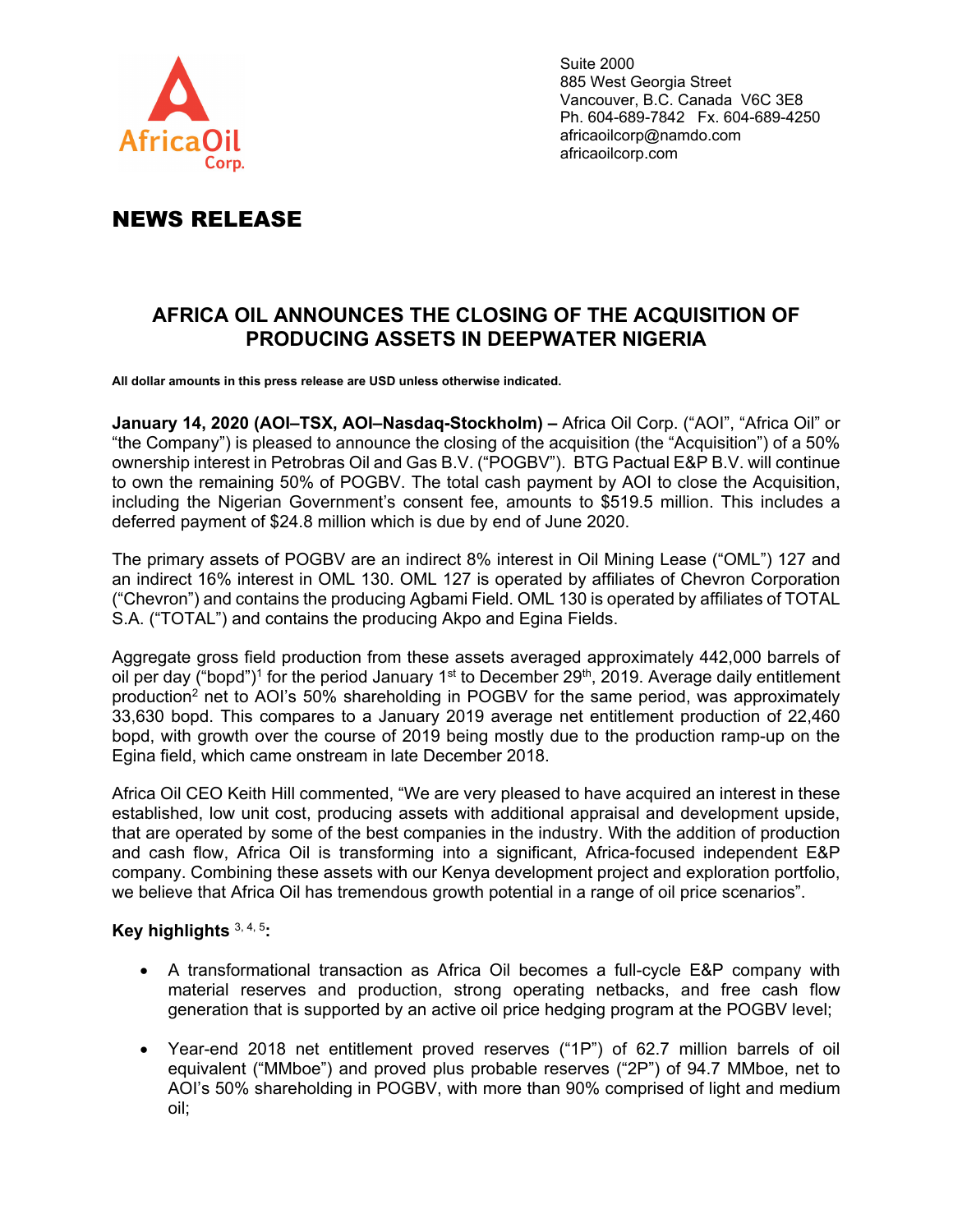- Based on the year-end 2018 entitlement reserves and LR's 2019 production estimates, pro-forma (as of December 31<sup>st</sup>, 2019) entitlement 1P reserves of 49.2 MMboe (95% liquids) and 2P reserves of 80.6 MMboe (93% liquids) net to AOI's 50% interest in POGBV;
- These reserves are for the three producing fields only and don't account for undeveloped discoveries in the licenses;
- $\bullet$  2019 average operating cost estimate<sup>6</sup> of \$7.0 /boe;
- $\bullet$  2019 average operating netback estimate<sup>7</sup> of \$50.1 /boe;
- Total cash payment of \$519.5 million is funded from cash on hand and a loan for \$250 million ("Loan") provided by Banco BTG Pactual S.A.;
- A deferred payment of \$123 million, subject to update, may be due to the seller depending on the date and ultimate OML 127 tract participation in the Agbami field<sup>5</sup>; and
- POGBV has an existing reserve-based lending facility, with a syndicate of international banks with a drawn amount of \$1.825 billion.

#### **Asset Highlights**

The three fields in these two licenses are all giant deep-water fields, located over 100 km offshore Nigeria, and are some of the largest and highest quality in Africa. All three fields have high quality reservoirs and produce light, sweet crude oil.

Two of these fields, Agbami and Akpo, have been on production since 2009. The TOTALoperated Egina FPSO, started production in December 2018 and ramped up to plateau production of approximately 200,000 barrels of oil per day during the first half of 2019.

In addition to the current producing reservoirs there are additional growth opportunities in undeveloped horizons within existing fields; adjacent undeveloped discoveries; and identified exploration targets within the licenses that are under consideration for development and exploration drilling. One advanced opportunity is the Preowei oil discovery, which is being considered as a satellite tie-back to the Egina FPSO. In the first half of 2019 the Field Development Plan for the Preowei field within OML 130 was approved by the Government of Nigeria. Preowei is not currently included in the Company's reserves estimates.

#### **Reserves and 2020 Guidance**

The company will file its Material Change Report and NI 51-101 F1 report effective 31<sup>st</sup> December 2018 on SEDAR (sedar.com) within 10 days from the date of the Acquisition closing. The company also plans to release its NI 51-101 F1 reserves report effective 31<sup>st</sup> December 2019 by end of the first quarter, 2020.

Africa Oil expects to announce its 2020 production and capital investment guidance with the release of its full year results on or around February 25<sup>th</sup>, 2020.

#### **Advisors**

Standard Bank acted as financial advisor to Africa Oil in connection with the Acquisition. PillarFour Capital has provided the board of Africa Oil with a fairness opinion that, subject to the various factors, assumptions, qualifications and limitations upon which the opinion is based, the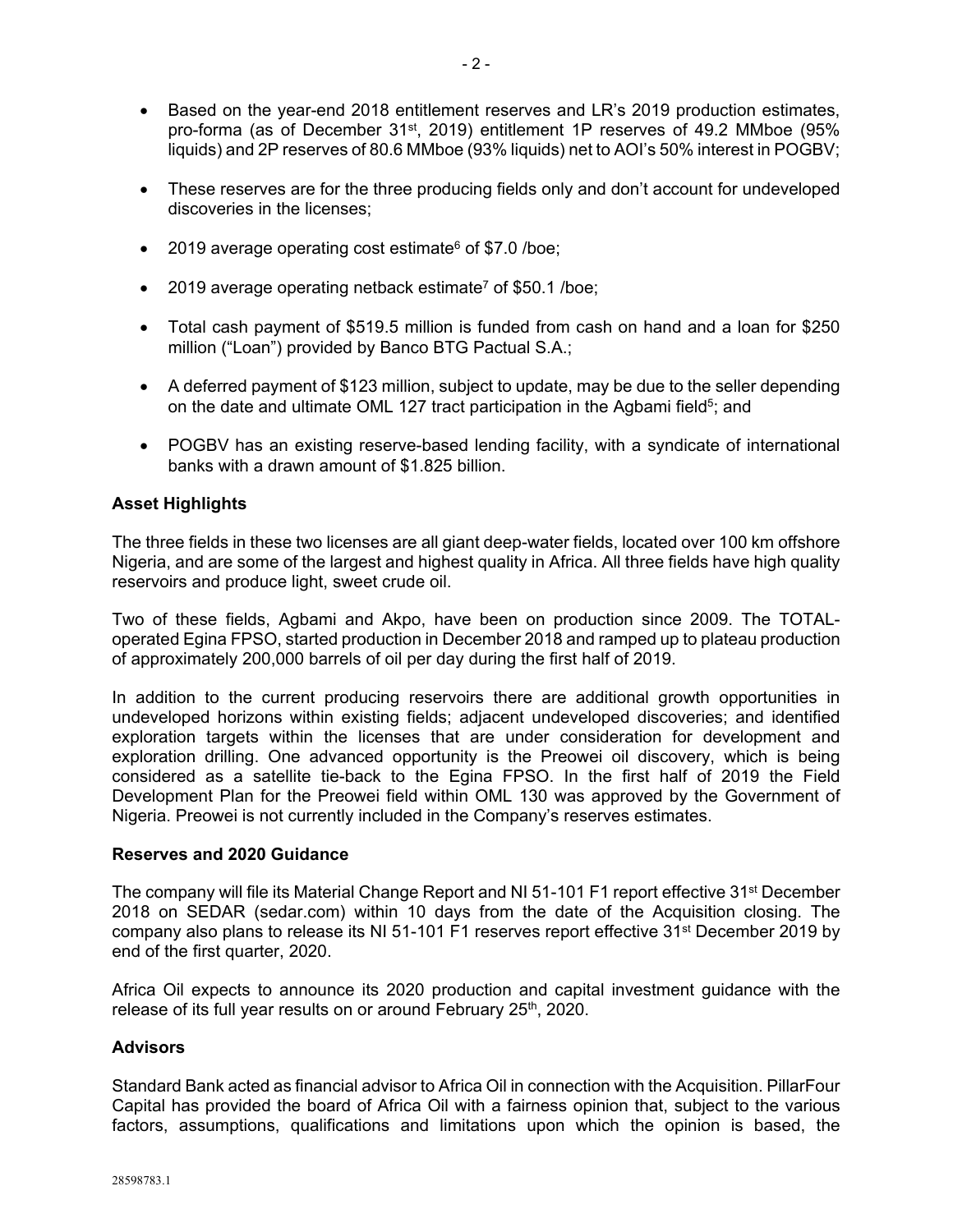consideration to be paid by Africa Oil pursuant to the Acquisition is fair, from a financial point of view, to Africa Oil.

Vinson & Elkins and Torys LLP acted as legal counsel to Africa Oil in relation to the Acquisition and the Loan.

#### **Notes**

- <sup>1</sup> Production relates to aggregate full field production and in case of Agbami, it is in respect of OML 127 and OML 128. The Agbami Field spans OML 127 and OML 128 and is subject to a unitization agreement, with 62.4619% of field production currently allocated to OML 127. Please refer to Note 5 for more details on the Agbami tract participation.
- <sup>2</sup> Net entitlement production for the Company is calculated using the economic interest methodology and include cost recovery oil, tax oil and profit oil. These are different from working interest production that are calculated based on project volumes multiplied by the Company's effective indirect working interest.
- $3$  Net reserves are based on an independent reserves evaluation, effective  $31<sup>st</sup>$  December 2018, prepared by Lloyd's Register ("LR") for Africa Oil in accordance with Canadian National Instrument 51-101 – Standards for Oil and Gas Activities ("NI 51-101") and the Canadian Oil and Gas Evaluation Handbook ("COGE Handbook") for POGBV's net interest in OML 127 and OML 130 (the "LR Report").
- <sup>4</sup> Pro forma (effective 31<sup>st</sup> December 2019) net entitlement reserves are based on LR's 2018 year-end reserves estimates less LR's forecasts of 2019 net entitlement production. These have been reviewed by LR, a Qualified Reserves Evaluator as defined in NI 51-101. These estimates do not represent audited reserves and the company expects to provide its NI 51-101 effective 31<sup>st</sup> December 2019 by the end of the first quarter in 2020.
- <sup>5</sup> The reserves estimates are based on the original OML 127 tract participation of 62.4619% in the Agbami field with OML 128 having a tract participation of 37.5381%. This field is subject a tract participation redetermination that could see a higher interest (expected to increase to 72.064%) in favour of the OML 127 partners including POGBV; this is subject to Nigerian government's approval. Also, the reserves estimates don't account for the OML 130 discoveries, Preowei and Egina South, that are candidates for subsea tie-back developments to the Egina FPSO. The Company expects to provide its NI 51-101 F1 reserves report (effective 31<sup>st</sup> December 2019) by end of the first quarter in 2020 to account for: potential progress on the Agbami redetermination process; 2019 actual production for OML 127 and OML 130; a potential technical revision of Agbami's reserves; and a potential reserves addition for the Preowei project, which benefits from a government approved field development plan.
- $6$  Based on LR's 2019 production and cost forecasts using the 2P profile.
- $7$  Based on the LR Report. Operating netbacks calculated as oil sales net of operating expenses. Operating netback is a non-IFRS measure and does not have a standardized meaning under generally accepted accounting principles. Investors are cautioned that this measure should not be construed as an alternative to net income or other measures of financial performance as determined in accordance with IFRS. The Company's method of calculating this measure may be different to similar measures used by other companies. The company's management believes that operating netback is a useful supplemental measure for management and investors to analyse operating performance and provide an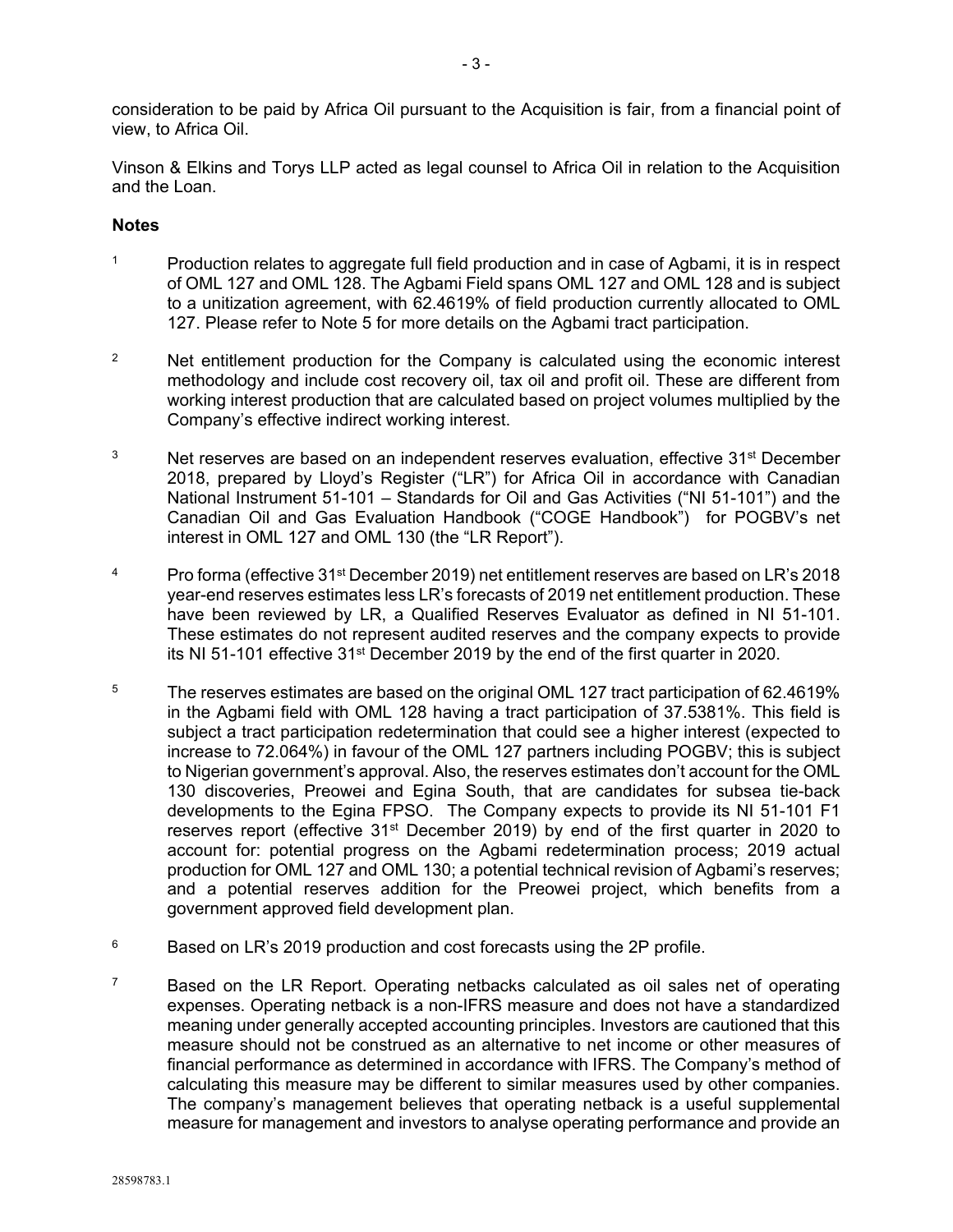indication of the results generated by our principal business activities prior to the consideration of other income and expenses.

#### **About Africa Oil**

Africa Oil Corp. is a Canadian oil and gas company with producing and development assets in deep-water offshore Nigeria; development assets in Kenya; and an exploration/appraisal portfolio in Africa and Guyana. The Company is listed on the Toronto Stock Exchange and on Nasdaq Stockholm under the symbol "AOI".

#### **Advisory Regarding Oil and Gas Information**

The terms boe (barrel of oil equivalent) and MMboe (millions of barrels of oil equivalent) are used throughout this press release. Such terms may be misleading, particularly if used in isolation. The conversion ratio of six thousand cubic feet per barrel (6 Mcf:1 Bbl) of natural gas to barrels of oil equivalent and the conversion ratio of 1 barrel per six thousand cubic feet (1 Bbl:6 Mcf) of barrels of oil to natural gas equivalent is based on an energy equivalency conversion method primarily applicable at the burner tip and does not represent a value equivalency at the wellhead. Given that the value ratio based on the current price of crude oil as compared to natural gas is significantly different from the energy equivalency of 6:1, utilizing a conversion on a 6:1 basis may be misleading as an indication of value.

The reserves estimates presented in this press release with respect to the Acquisition have been evaluated by Lloyd's Register in accordance with NI 51-101 and the COGE Handbook, are effective December 31, 2018. The reserves presented herein have been categorized accordance with the reserves and resource definitions as set out in the COGE Handbook. The estimates of reserves in this press release may not reflect the same confidence level as estimates of reserves for all properties, due to the effects of aggregation.

Reserves are estimated remaining quantities of petroleum anticipated to be recoverable from known accumulations, as of a given date, based on the analysis of drilling, geological, geophysical, and engineering data; the use of established technology; and specified economic conditions, which are generally accepted as being reasonable. Reserves are further classified according to the level of certainty associated with the estimates and may be sub-classified based on development and production status. Proved Reserves are those quantities of petroleum, which, by analysis of geoscience and engineering data, can be estimated with reasonable certainty to be economically producible from a given date forward, from known reservoirs and under existing economic conditions, operating methods and government regulations. Probable Reserves are those additional quantities of petroleum that are less certain to be recovered than Proved Reserves, but which, together with Proved Reserves, are as likely as not to be recovered. Possible Reserves are those additional reserves that are less certain to be recovered than probable reserves. It is unlikely that actual remaining quantities recovered will exceed the sum of the estimated proved plus probable plus possible reserves.

## **Additional Information**

This information is information that Africa Oil Corp. is obliged to make public pursuant to the EU Market Abuse Regulation. The information was submitted for publication, through the agency of the contact person set out below on January 14, 2020 at 5:30 p.m. ET.